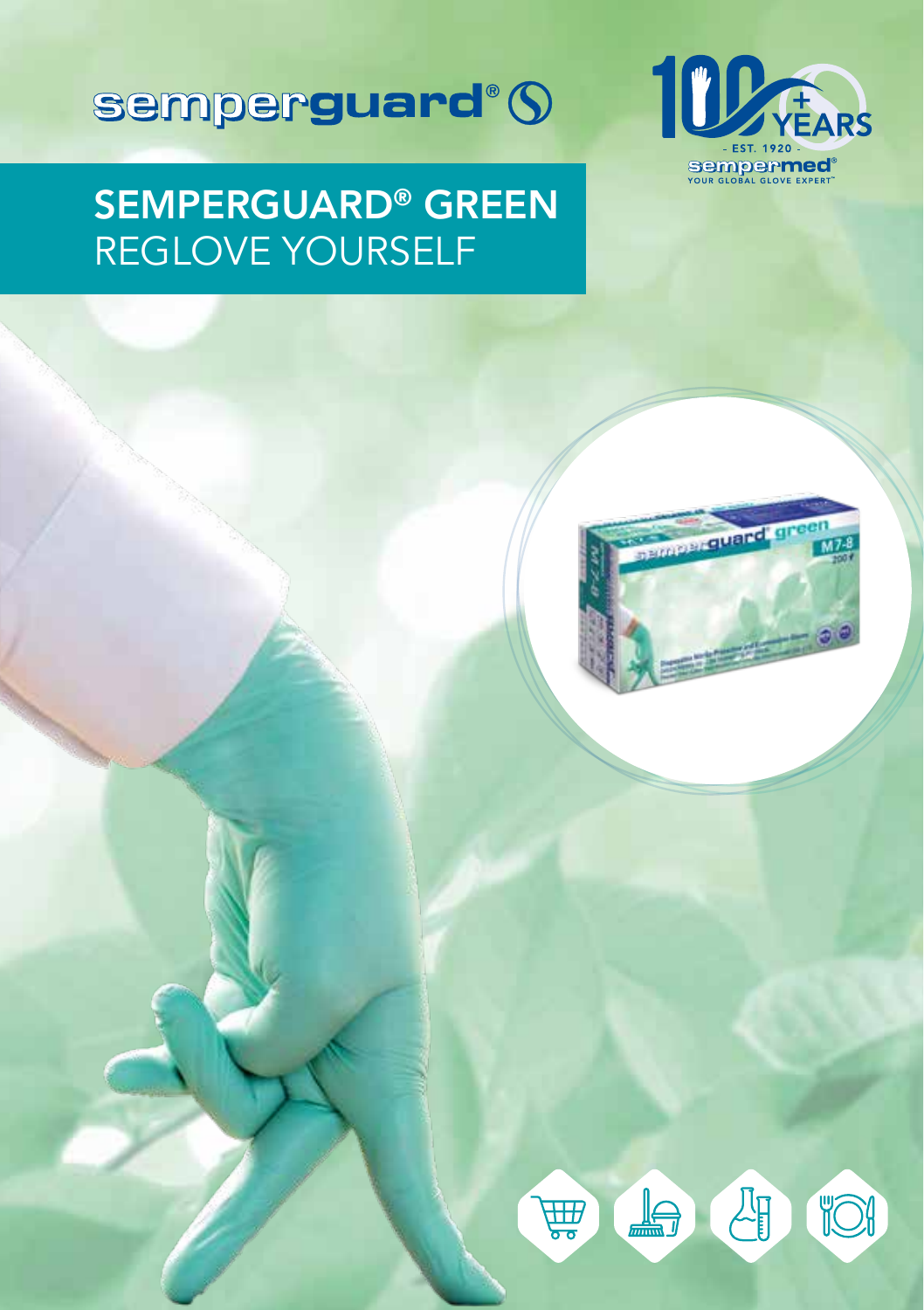

### GOOD FOR YOUR HANDS – GOOD FOR THE PLANET

It is time to take the next big step into a better future with Sempermed. Not only green in colour, the new Semperguard® green has been developed with tangible sustainability goals in mind. And what's more, the lack of any rubber accelerators means that it also offers you skin-friendly hand protection.

# 66

## YOUR BENEFITS

- ✔ Enjoy its skin-friendliness and pure formulation: no chlorine, no natural rubber latex proteins, no rubber accelerators
- $V$  Lower CO<sub>2</sub> emissions & less water and energy used in manufacturing
- ✔ Synthetic inner coating for fast and easy glove donning
- $\vee$  Textured fingertips provide extra grip for wet or dry applications
- ✔ Comfortable and strong glove material ensures stability and a pleasant wearing experience even over longer periods of time
- $\nu$  Bright mint-green colour to uplift your mood
- $\vee$  Comes in the practical 200 pcs Big Pack: simplified stock logistics, reduced replacement intervals at the workplace and less packaging



The Semperguard® green complies with European Regulation 1935/2004 and applicable provisions, and is suitable for food contact.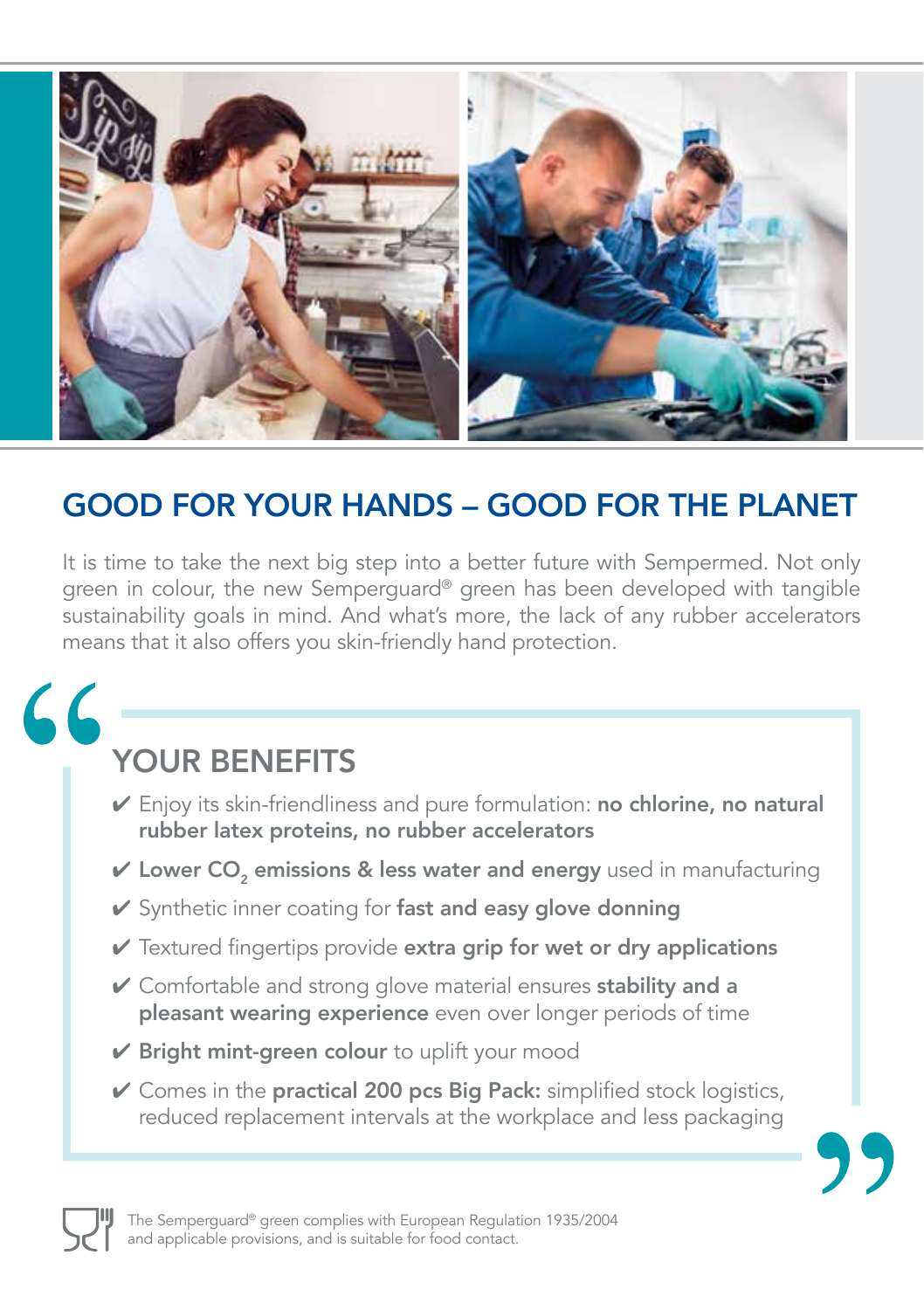

Everyone knows that a green light means "GO". This now also applies to our new glove innovation. Semperguard<sup>®</sup> green combines skin protection with sustainability. This makes the glove a good example of an eco-friendly nitrile glove, which conserves resources and protects the hands of its users.

#### The new Semperguard® Green

Thanks to new sustainable and innovative production methods, you can now have a peaceful state of mind with the new Semperguard® green, knowing that you reduce your carbon footprint while still wearing a glove that is skin-friendly and provides superior barrier protection against blood-borne pathogens and viruses. For this glove, we have redesigned the production process to reduce gas, electricity and CO<sub>2</sub> emissions. In comparison to a conventional glove production process this is a lot:





#### Saving water: –12% water usage

Furthermore, this latex-free glove is produced without any rubber accelerators, thus reducing the risk of delayed Type-IV hypersensitivity caused by residual rubber accelerators such as thiurams, carbamates and thiazoles, which are commonly known as triggers of skin irritations.









GOOD FOR YOUR :ONSCIENCE



It's time to reglove yourself and contribute to a cleaner tomorrow. Do you want to find out more about the Semperguard® Green? Visit www.sempermed.com/semperguard-green